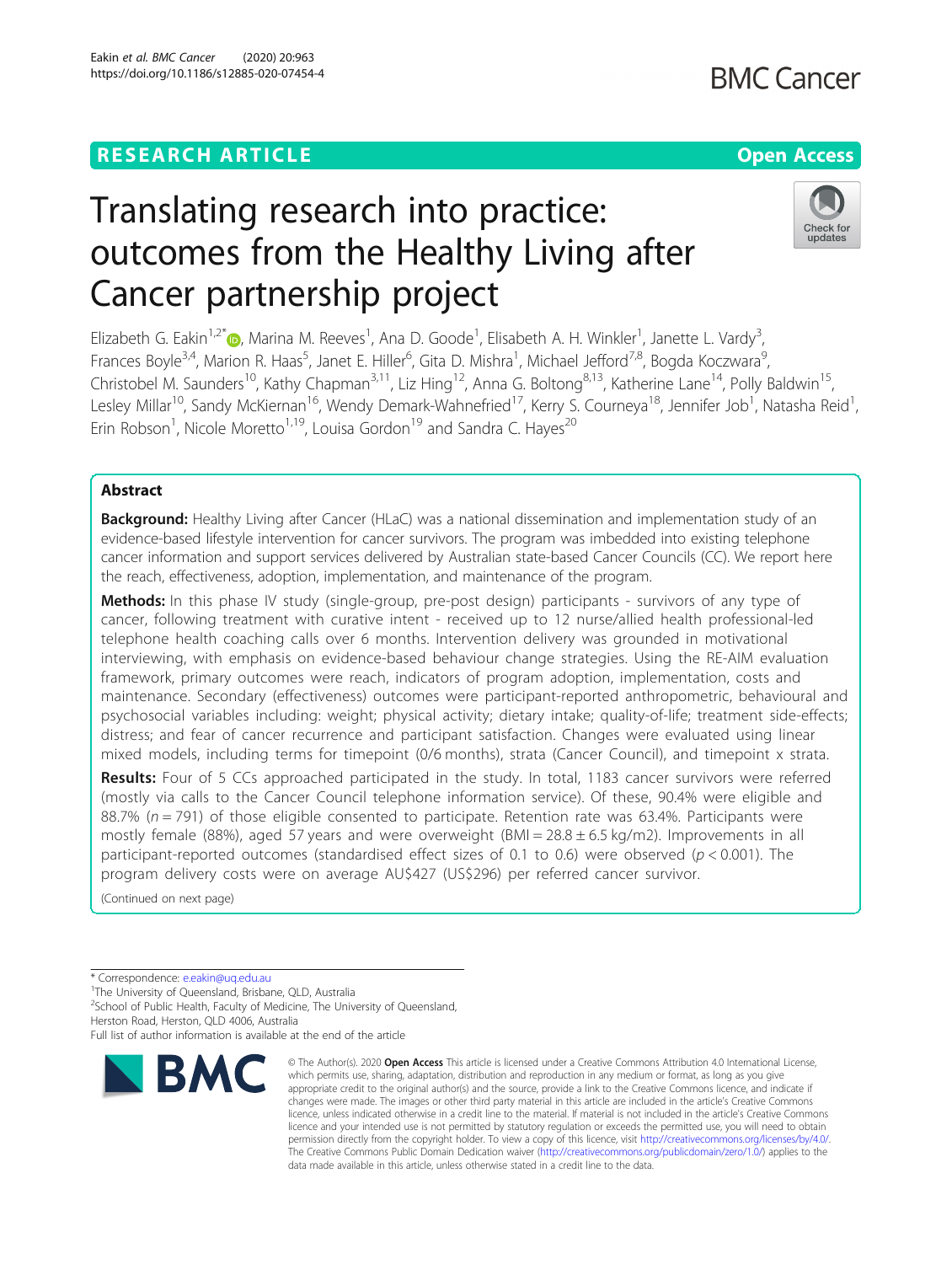#### (Continued from previous page)

**Conclusions:** This telephone-delivered lifestyle intervention, which was feasibly implemented by Cancer Councils, led to meaningful and statistically significant improvements in cancer survivors' health and qualityof-life at a relatively low cost.

Trial registration: Australian and New Zealand Clinical Trials Registry (ANZCTR) - [ACTRN12615000882527](https://www.anzctr.org.au/Trial/Registration/TrialReview.aspx?id=369052) (registered on 24/08/2015).

Keywords: Lifestyle intervention, Cancer survivors, Dissemination and implementation study, Physical activity, Nutrition, Healthy weight

#### Background

The number of cancer survivors is rapidly increasing worldwide [[1](#page-11-0)]. This is largely due to improved screening and treatments leading to increased survival rates for the majority of cancers. In Australia, survival rates continue to improve, with 5-year survival for all cancers at 69% for the period 2011–2015 (up from 50% in 1986–1990) and over 90% for some cancers, such as prostate (95%) and breast cancer (91%) [\[2\]](#page-11-0). While a highly positive trend, longer cancer survivorship also results in higher risk of certain adverse outcomes, including cancer recurrence, second primaries, persistent side-effects of treatment, functional decline and co-morbid chronic conditions, such as cardiovascular disease and type 2 diabetes [[3](#page-11-0)–[6\]](#page-11-0). Engagement in regular physical activity, improvement in diet and keeping within a healthy weight range are recognised as evidence-based methods of mitigating these long-term risks and are recommended by most national cancer organisations [\[7](#page-11-0)–[9\]](#page-11-0). These recommendations are supported by a strong body of evidence showing they lead to improved survivorship outcomes; yet, adherence to these recommendations is poor [[10](#page-11-0)]. More than half of cancer survivors are overweight or obese, more than half do not meet physical activity recommendations, and two-thirds do not meet dietary guidelines [[11](#page-11-0)]. Following cancer treatment, declines in activity and weight gain are also common  $[12-14]$  $[12-14]$  $[12-14]$  $[12-14]$ . While most cancer survivors desire guidance regarding healthy lifestyles [[15](#page-11-0), [16](#page-11-0)], and there is increased recognition of the importance of improving healthy lifestyle behaviours in models of survivorship care [[17](#page-11-0)], cancer care does not routinely include such assistance [[15](#page-11-0), [18,](#page-11-0) [19](#page-11-0)].

A large body of research, as summarised in systematic reviews and meta-analyses [\[20](#page-11-0)–[22\]](#page-11-0) has demonstrated that lifestyle interventions are efficacious in improving a range of behavioural and clinical outcomes in survivors of various cancers. The evidence is strongest in women with breast cancer and for physical activity interventions [[23\]](#page-11-0), but there is also evidence for the benefits accrued from dietary interventions [\[24](#page-11-0)] and for weight loss interventions [[25](#page-11-0)]. These interventions have also been shown to have a maintenance effect at least 3 months postintervention completion [\[26](#page-11-0)]. Given the strength of evidence, the focus of more recent research has turned toward the evaluation of broad-reach or distance intervention modalities, particularly those that are telephonebased, in order to understand if this delivery mode has the potential for greater reach than face-to-face interventions, while maintaining effectiveness [[27](#page-11-0)–[29](#page-12-0)]. A systematic review of 27 trials of broad-reach lifestyle interventions among cancer survivors, where 22 were based on telephone delivery, indeed found evidence for improvements in lifestyle behaviours and weight loss across cancer survivor groups [\[30](#page-12-0)]. Another study, which compared the effectiveness of a telephone versus face-to-face delivered intervention for achieving improvements in fitness and quality of life in women treated for breast cancer, found the two modalities did not differ in effectiveness [\[31](#page-12-0), [32](#page-12-0)]. Importantly, the study concluded that telephone-based interventions are considered suitable for reaching women living in regional and rural Australia [\[33](#page-12-0)]. This large body of evidence supports the present study.

The Healthy Living after Cancer (HLaC) Partnership Project is a dissemination and implementation trial evaluating the effect of a 6-month, telephone-based lifestyle intervention for cancer survivors delivered by four Australian state-based Cancer Councils (non-government organisations) as part of their Cancer Information and Support Service. The Cancer Councils were highly aligned partners for this work in that: they each had a mandate to provide survivorship services on a state-wide basis, noting that 30% of Australians with cancer live outside of metropolitan areas [[34\]](#page-12-0); and they had the telephonic infrastructure and staff to implement the project. The RE-AIM framework (reach, effectiveness, adoption, implementation, maintenance) [\[35](#page-12-0)] is used for evaluation as its emphasis on indicators of both internal validity (effectiveness) and external validity (implementation) is aligned to the dissemination context of the study. We report on primary outcomes (program adoption, reach, implementation, costs and maintenance) and secondary (effectiveness) outcomes including anthropometric, behavioural and psychosocial changes from pre – (baseline) to post - (6 month) program and participant satisfaction.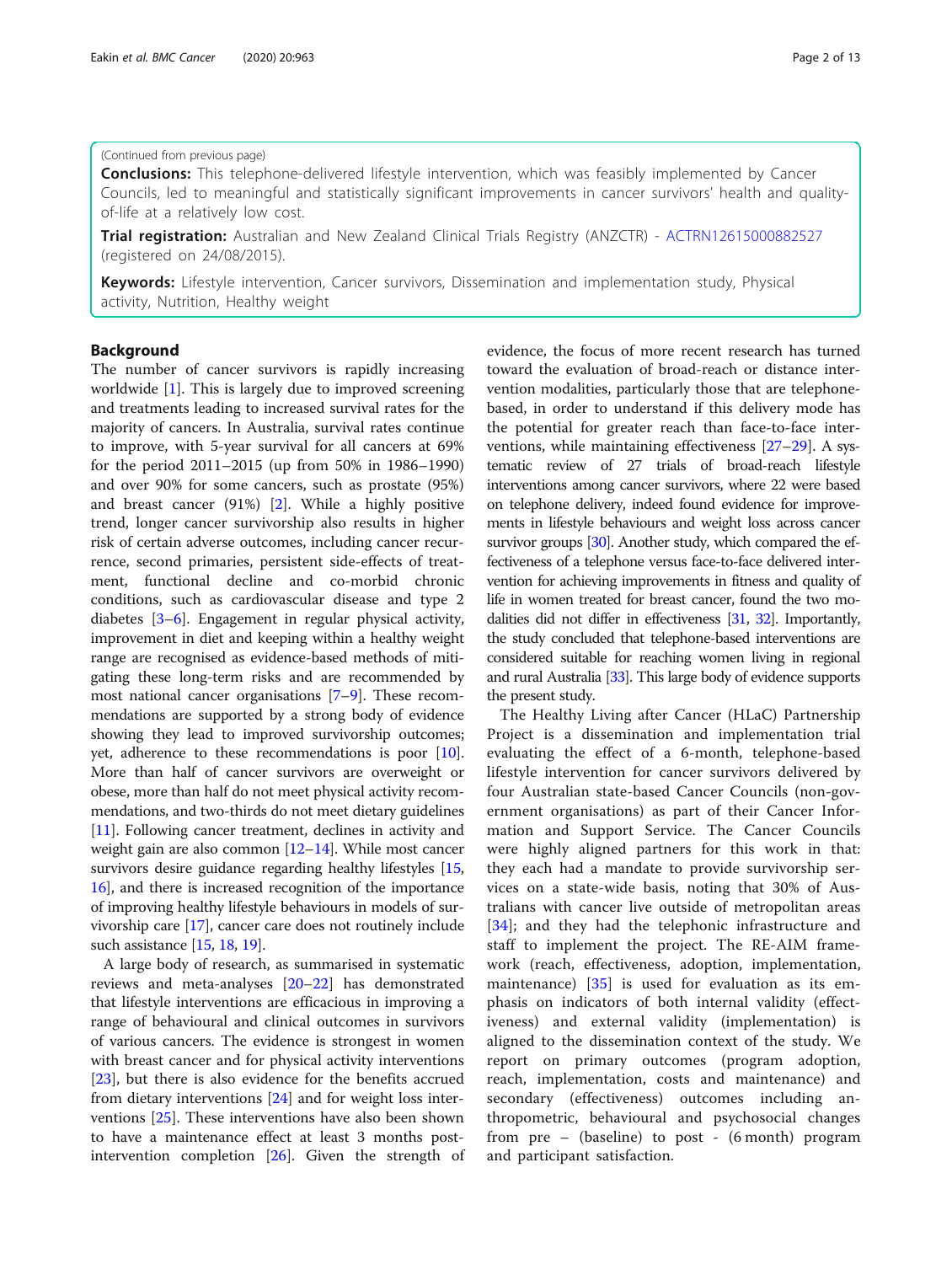#### Methods

#### Study design

Detailed methods for the HLaC study have been previously reported [\[36](#page-12-0)]. The study received ethical approval from: The University of Queensland, Cancer Council Victoria (on behalf of Cancer Councils Victoria and South Australia), Cancer Council New South Wales, and the University of Western Australia (on behalf of Cancer Council Western Australia).

#### Participants and recruitment

Participants were referred to the program between June 2015 and September 2018 (see Fig. [1](#page-3-0)). Inclusion criteria were designed to be as broad as possible, thereby maximising the diversity of survivors able to take part safely. The eligibility criteria were:

Adults (18+ years); diagnosed with a cancer of any type that was localised, non-metastatic and treated with curative intent;

Completed primary treatment (ongoing hormonal treatment or trastuzumab was permitted);

No contraindications to engaging in unsupervised physical activity, including but not limited to: active heart disease, breathing problems, planned knee or hip replacement, pregnant or intending to become pregnant in the next 6 months;

No cognitive or mental health impairments that would hinder program participation;

Sufficiently proficient in the English language to meaningfully participate in the program;

Wanting support for healthy living via physical activity and healthy eating and willing to make a sixmonth commitment to program participation.

Participant eligibility was self-reported to Cancer Council staff who conducted screening over the telephone using a recruitment and screening script (refer to Table [1](#page-4-0) in published protocol paper [[36](#page-12-0)]). In cases where eligibility was uncertain, clearance was sought from the participants treating clinician.

#### Healthy living after Cancer program

A detailed description of the HLaC program is provided elsewhere [[36\]](#page-12-0). Briefly, the intervention was based on Social Cognitive Theory constructs including selfefficacy, social support and outcome expectancies [[37](#page-12-0)] and guided by techniques of motivational interviewing [[38\]](#page-12-0) and health behaviour coaching [\[39](#page-12-0)]. The program was aimed at increasing physical activity, promoting healthy eating, and assisting with moderate weight loss (if indicated), consistent with current evidence and guidelines for nutrition and physical activity in cancer survivors [[7](#page-11-0)–[9](#page-11-0)]. Participants were encouraged to consider making changes in all target areas (physical activity, diet, weight loss), but were able to choose to focus on one, two or all three domains. They received up to 12 coaching calls over the six-month program and a Participant Workbook [[36\]](#page-12-0), and were guided to develop skills in goal setting, self-monitoring, problem solving, identifying social support, stimulus control, positive selftalk and self-reward [\[40\]](#page-12-0). Cancer Council nurses/allied health professionals were trained by lead study investigators in the intervention protocol during a two-day workshop and provided with a training manual containing detailed call-by-call scripts and checklists. A lead nurse/ health professional at each Cancer Council was designated to train new staff in a train-the-trainer approach. To address fidelity of intervention delivery during the first 2 years of the program, intervention calls were voice recorded approximately monthly for feedback and monthly case teleconferences were held.

#### Data collection

Data were collected at baseline and six-months (postprogram; primary endpoint) by study-trained Cancer Council staff using validated questionnaires [\[36](#page-12-0)]. Monthly database reports submitted by Cancer Council staff to the research team were used to monitor protocol implementation and data quality.

#### Primary outcomes

Primary outcomes were mapped to the RE-AIM framework [\[35](#page-12-0)].

Reach: number of referrals and referral source; program uptake, participant characteristics.

Implementation: study retention, program completion and call delivery (number and duration of calls) and adverse events.

A serious adverse events protocol required Cancer Council staff to report these to study investigators within 24 h. Events were classified by investigators as severe/undesirable (significant symptoms requiring hospitalisation or invasive intervention), life threatening / disabling (acute, life-threatening complication or consequences), or fatal (death related to serious adverse event).

Costs: Costs of program delivery are reported with the methodology described in Additional file [1.](#page-10-0)

Maintenance: is reported as the number of Cancer Councils continuing or discontinuing HLaC following the end of the study.

#### Secondary outcomes (effectiveness)

Secondary outcomes were all self-reported and mostly assessed using measures validated for use with cancer populations [[36\]](#page-12-0).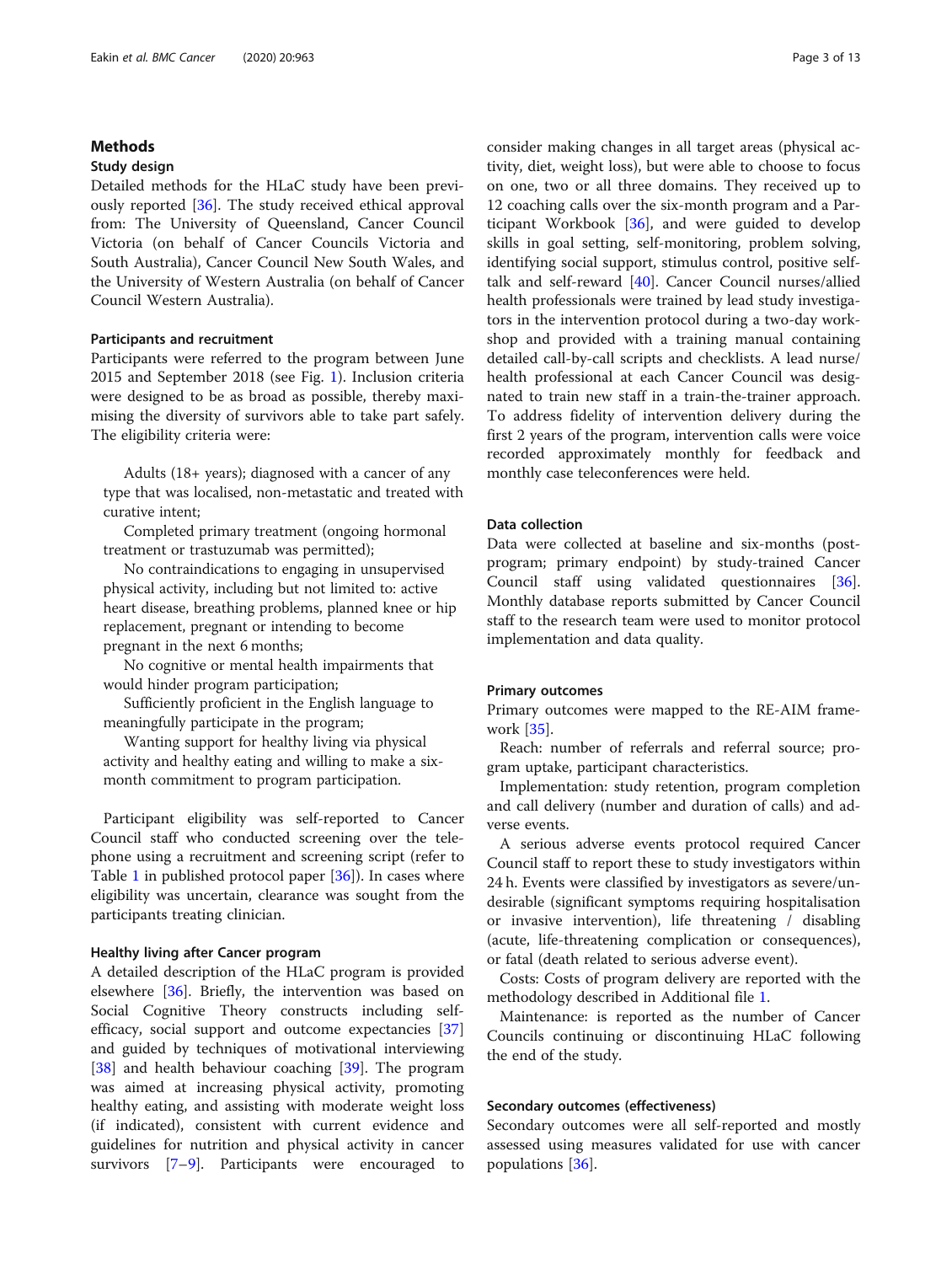<span id="page-3-0"></span>

Anthropometric measures were weight (kg and body mass index BMI [weight in  $kg /$  height in  $m^2$ ]) and waist circumference (cm).

Time spent in moderate-vigorous physical activity (MVPA; min/week) was collected using the Active

Australia Survey [[41](#page-12-0)] using standard scoring (i.e., truncating individual items at 840 min and the total score [walking time, other moderate activity time excluding gardening, and 2 x vigorous activity time] at 1680 min). Sitting time (hours/day) was assessed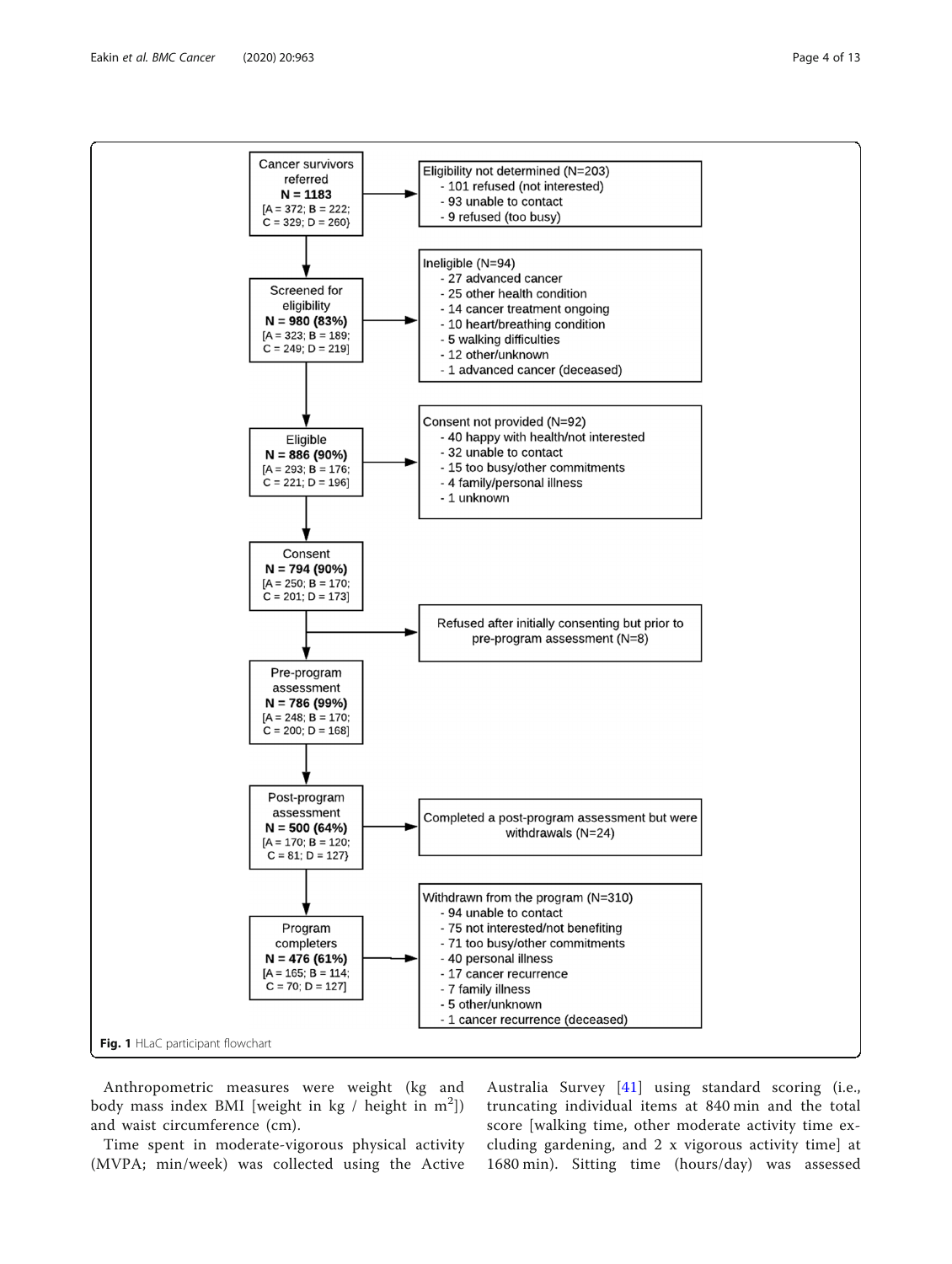<span id="page-4-0"></span>

| Overall                                      | Overall |                      | Α<br>В |                      |     |                      |             | c                        |     | D                  |                    |
|----------------------------------------------|---------|----------------------|--------|----------------------|-----|----------------------|-------------|--------------------------|-----|--------------------|--------------------|
|                                              | n       | Summary              | n      | Summary              | n   | Summary              | n           | Summary                  | n   | Summary            |                    |
| Age $(M \pm SD)$                             |         | 786 57.52 ±<br>11.44 | 248    | 57.43 $\pm$<br>11.74 |     | 170 58.26 ±<br>10.52 |             | 200 $55.34 \pm$<br>11.63 | 168 | $59.52 +$<br>11.29 | 0.004              |
| Male                                         | 94      | 12.0%                | 32     | 12.9%                | 16  | 9.4%                 | 29          | 14.5%                    | 17  | 10.1%              | 0.384              |
| Female                                       | 692     | 88.0%                | 216    | 87.1%                | 154 | 90.6%                | 171         | 85.5%                    | 151 | 89.9%              |                    |
| Ethnicity                                    |         |                      |        |                      |     |                      |             |                          |     |                    | 0.006 <sup>b</sup> |
| Aboriginal or Torres Strait Islander         | 7       | 0.9%                 | 5      | 2.0%                 | 1   | 0.6%                 | 1           | 0.5%                     | 0   | 0.0%               |                    |
| Asian                                        | 39      | 5.0%                 | 14     | 5.6%                 | 3   | 1.8%                 | 13          | 6.5%                     | 9   | 5.4%               |                    |
| Caucasian or white                           | 705     | 89.7%                | 212    | 85.5%                | 162 | 95.3%                | 179         | 89.50%                   | 152 | 90.5%              |                    |
| Middle Eastern                               | 9       | 1.1%                 | 3      | 1.2%                 | 2   | 1.2%                 | 3           | 1.5%                     | 1   | 0.6%               |                    |
| Pacific Islander                             | 7       | 0.9%                 | 5      | 2.0%                 | 0   | 0.0%                 | $\mathbf 0$ | 0.0%                     | 2   | 1.2%               |                    |
| South American                               | 7       | 0.9%                 | 5      | 2.0%                 | 0   | 0.0%                 | 1           | 0.5%                     | 1   | 0.6%               |                    |
| Other                                        | 10      | 1.3%                 | 3      | 1.2%                 | 1   | 0.6%                 | 3           | 1.5%                     | 3   | 1.8%               |                    |
| Not reported                                 | 2       | 0.3%                 | 1      | 0.4%                 | 1   | 0.6%                 | 0           | 0.0%                     | 0   | 0.0%               |                    |
| Comorbidities                                |         |                      |        |                      |     |                      |             |                          |     |                    |                    |
| 0                                            | 160     | 20.4%                | 61     | 24.6%                | 29  | 17.1%                | 44          | 22.0%                    | 26  | 15.5%              | 0.005              |
| 1                                            | 189     | 24.0%                | 68     | 27.4%                | 38  | 22.4%                | 48          | 24.0%                    | 35  | 20.8%              |                    |
| 2                                            | 160     | 20.4%                | 46     | 18.5%                | 41  | 24.1%                | 40          | 20.0%                    | 33  | 19.6%              |                    |
| 3                                            | 123     | 15.6%                | 28     | 11.3%                | 30  | 17.6%                | 34          | 17.0%                    | 31  | 18.5%              |                    |
| $\geq 4$                                     |         | 154 19.6%            | 45     | 18.1%                | 32  | 18.8%                | 34          | 17.0%                    | 43  | 25.6%              |                    |
| Education                                    |         |                      |        |                      |     |                      |             |                          |     |                    |                    |
| < High School                                | 115     | 14.6%                | 34     | 13.7%                | 33  | 19.4%                | 31          | 15.4%                    | 17  | 10.1%              | 0.004              |
| High School                                  | 71      | 9.0%                 | 16     | 6.5%                 | 24  | 14.1%                | 19          | 9.5%                     | 12  | 7.1%               |                    |
| TAFE / Technical                             | 267     | 34.0%                | 72     | 29.0%                | 57  | 33.5%                | 69          | 34.5%                    | 69  | 41.1%              |                    |
| University                                   | 333     | 42.4%                | 126    | 50.8%                | 56  | 32.9%                | 81          | 40.5%                    | 70  | 41.7%              |                    |
| BMI, kg/m <sup>2</sup> $M \pm SD$            | 786     | $28.81 \pm 6.51$     |        | 248 $27.67 \pm 6.47$ | 170 | $30.14 \pm 6.52$     | 200         | $29.05 \pm 6.28$         | 168 | $28.85 \pm 6.59$   | 0.002              |
| Employment                                   |         |                      |        |                      |     |                      |             |                          |     |                    |                    |
| Full time                                    | 149     | 19.0%                | 48     | 19.4%                | 25  | 14.7%                | 44          | 22.0%                    | 32  | 19.0%              | 0.261              |
| Part-time / Casual                           | 231     | 29.4%                | 69     | 27.8%                | 50  | 29.4%                | 61          | 30.5%                    | 51  | 30.4%              |                    |
| Self employed                                | 13      | 1.7%                 | 4      | 1.6%                 | 1   | 0.6%                 | 5           | 2.5%                     | 3   | 1.8%               |                    |
| Home duties                                  | 62      | 7.9%                 | 21     | 8.5%                 | 14  | 8.2%                 | 15          | 7.5%                     | 12  | 7.1%               |                    |
| Retired                                      |         | 164 20.9%            | 57     | 23.0%                | 29  | 17.1%                | 34          | 17.0%                    | 44  | 26.2%              |                    |
| Unable to work                               |         | 104 13.2%            | 32     | 12.9%                | 34  | 20.0%                | 24          | 12.0%                    | 14  | 8.3%               |                    |
| Other not working                            | 63      | 8.0%                 | 17     | 6.9%                 | 17  | 10.0%                | 17          | 8.5%                     | 12  | 7.1%               |                    |
| Alcohol (standard drinks/ week) <sup>c</sup> |         |                      |        |                      |     |                      |             |                          |     |                    |                    |
| 0                                            |         | 390 49.6%            |        | 120 48.4%            | 81  | 47.6%                | 101         | 50.5%                    | 88  | 52.4%              | 0.867              |
| $> 0$ to $< 21$                              |         | 370 47.1%            |        | 118 47.6%            | 82  | 48.2%                | 96          | 48.0%                    | 74  | 44.0%              |                    |
| 21 to $<$ 35                                 | 21      | 2.7%                 | 8      | 3.2%                 | 6   | 3.5%                 | 2           | 1.0%                     | 5   | 3.0%               |                    |
| $\geq 35$                                    | 5       | 0.6%                 | 2      | 0.8%                 | 1   | 0.6%                 | 1           | 0.5%                     | 1   | 0.6%               |                    |
| Marital status                               |         |                      |        |                      |     |                      |             |                          |     |                    |                    |
| Married / living together                    |         | 501 63.7%            |        | 160 64.5%            | 109 | 64.1%                | 120         | 60.0%                    |     | 112 66.7%          | 0.681              |
| Divorced                                     | 124     | 15.8%                | 34     | 13.7%                | 30  | 17.6%                | 32          | 16.0%                    | 28  | 16.7%              |                    |
| Separated                                    | 31      | 3.9%                 | 14     | 5.6%                 | 4   | 2.4%                 | 7           | 3.5%                     | 6   | 3.6%               |                    |
| Widowed                                      | 34      | 4.3%                 | 13     | 5.2%                 | 6   | 3.5%                 | 10          | 5.0%                     | 5   | 3.0%               |                    |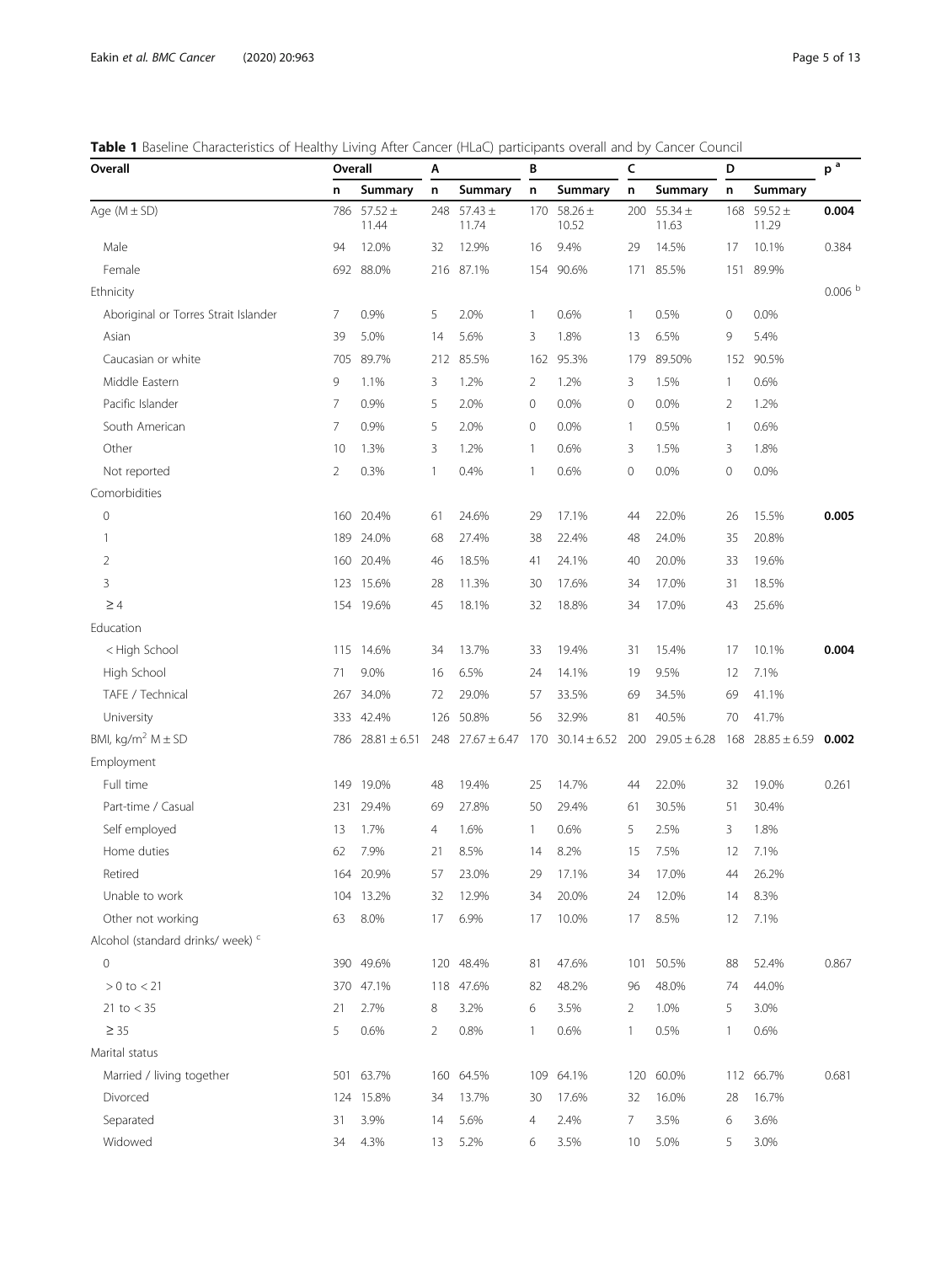| Table 1 Baseline Characteristics of Healthy Living After Cancer (HLaC) participants overall and by Cancer Council (Continued) |  |  |  |
|-------------------------------------------------------------------------------------------------------------------------------|--|--|--|
|                                                                                                                               |  |  |  |

| Overall                                          |                | Overall         |                | Α               |                | В               |                | c               |                | D               |                    |
|--------------------------------------------------|----------------|-----------------|----------------|-----------------|----------------|-----------------|----------------|-----------------|----------------|-----------------|--------------------|
|                                                  | n              | Summary         | n              | Summary         | n              | Summary         | n              | Summary         | n              | Summary         |                    |
| Never married                                    | 96             | 12.2%           | 27             | 10.9%           | 21             | 12.4%           | 31             | 15.5%           | 17             | 10.1%           |                    |
| <b>IRSAD</b>                                     |                |                 |                |                 |                |                 |                |                 |                |                 |                    |
| Bottom 30% of state                              | 133            | 17.1%           | 35             | 14.1%           | 35             | 21.2%           | 40             | 20.0%           | 23             | 13.9%           | 0.268              |
| Middle 40% of state                              | 299            | 38.5%           | 93             | 38.0%           | 66             | 40.0%           | 77             | 38.5%           | 63             | 51.8%           |                    |
| Top 30% of state                                 | 344            | 44.3%           | 117            | 47.8%           | 64             | 38.8%           | 83             | 41.5%           | 80             | 48.2%           |                    |
| Missing                                          | 10             | $\frac{1}{2}$   | 3              |                 | 5              |                 | $\mathbf 0$    |                 | $\overline{2}$ |                 |                    |
| Geographic location                              |                |                 |                |                 |                |                 |                |                 |                |                 |                    |
| Major City                                       | 594            | 76.3%           | 198            | 80.8%           |                | 112 67.1%       | 149            | 74.5%           | 135            | 80.4%           | 0.005              |
| Elsewhere                                        |                | 184 23.7%       | 47             | 19.2%           | 55             | 32.9%           | 51             | 25.5%           | 31             | 18.7%           |                    |
| Missing                                          | 8              |                 | 3              |                 | 3              |                 | $\mathbf 0$    | L,              | $\overline{2}$ | L,              |                    |
| Years since diagnosis: $M \pm SD$ , Median (min, | 786            | $1.91 \pm 3.02$ | 248            | $2.11 \pm 2.72$ | 170            | $1.86 \pm 2.98$ | 200            | $1.70 \pm 1.95$ | 168            | $1.92 \pm 4.28$ | 0.316              |
| max)                                             |                | 1(0, 54)        |                | 1(0, 20)        |                | 1(0, 32)        |                | 1(0, 15)        |                | 1(0, 54)        |                    |
| Cancer type                                      |                |                 |                |                 |                |                 |                |                 |                |                 |                    |
| Breast                                           | 484            | 61.6%           | 143            | 57.7%           | 113            | 66.5%           | 114            | 56.7%           | 114            | 67.9%           | 0.113 <sup>b</sup> |
| Cervical                                         | 12             | 1.5%            | 6              | 2.4%            | 1              | 0.6%            | $\overline{4}$ | 2.0%            | 1              | 0.6%            |                    |
| Colorectal / bowel                               | 71             | 9.0%            | 18             | 7.3%            | 16             | 9.4%            | 22             | 11.0%           | 15             | 8.9%            |                    |
| Kidney                                           | 7              | 0.9%            | $\overline{2}$ | 0.8%            | 1              | 0.6%            | $\overline{4}$ | 2.0%            | $\mathbf 0$    | 0.0%            |                    |
| Lung                                             | $\overline{7}$ | 0.9%            | $\overline{3}$ | 1.2%            | $\mathbf{0}$   | 0.0%            | $\mathbf{1}$   | 0.5%            | 3              | 1.8%            |                    |
| Lymphoma                                         | 66             | 8.4%            | 22             | 8.9%            | 15             | 8.8%            | 17             | 8.5%            | 12             | 7.1%            |                    |
| Melanoma                                         | $\overline{2}$ | 0.3%            | $\mathbf 0$    | 0.0%            | 0              | 0.0%            | $\mathbf{1}$   | 0.5%            | 1              | 0.6%            |                    |
| Prostate                                         | 30             | 3.8%            | 11             | 4.4%            | 7              | 4.1%            | 5              | 2.5%            | 7              | 4.2%            |                    |
| Stomach                                          | $\overline{2}$ | 0.3%            | $\mathbf{0}$   | 0.0%            | $\mathbf 0$    | 0.0%            | $\overline{2}$ | 1.0%            | $\mathbf 0$    | 0.0%            |                    |
| Testicular                                       | 3              | 0.4%            | $\mathbf{0}$   | 0.0%            | 1              | 0.6%            | $\overline{2}$ | 1.0%            | $\mathbf 0$    | 0.0%            |                    |
| Ovarian                                          | 19             | 2.4%            | 10             | 4.0%            | $\overline{4}$ | 2.4%            | $\overline{4}$ | 2.0%            | $\mathbf{1}$   | 0.6%            |                    |
| Uterine                                          | 15             | 1.9%            | $\overline{2}$ | 0.8%            | $\overline{2}$ | 1.2%            | 9              | 4.5%            | 2              | 1.2%            |                    |
| Endometrial                                      | 10             | 1.3%            | 5              | 2.0%            | $\overline{2}$ | 1.2%            | $\overline{2}$ | 1.0%            | $\mathbf{1}$   | 0.6%            |                    |
| Leukaemia                                        | 11             | 1.4%            | 5              | 2.0%            | $\overline{4}$ | 2.4%            | $\overline{2}$ | 1.0%            | $\mathbf 0$    | 0.0%            |                    |
| Other                                            | 47             | 6.0%            | 21             | 8.5%            | $\overline{4}$ | 2.4%            | 11             | 5.5%            | 11             | 6.5%            |                    |
| <b>Treatment</b>                                 |                |                 |                |                 |                |                 |                |                 |                |                 |                    |
| Surgery                                          | 686            | 87.3%           | 208            | 83.9%           | 147            | 86.5%           | 178            | 89.0%           | 153            | 91.1%           | 0.140              |
| Chemotherapy                                     | 531            | 67.6%           | 166            | 66.9%           | 123            | 72.4%           | 128            | 64.0%           | 114            | 67.9%           | 0.389              |
| Radiotherapy                                     | 469            | 59.7%           | 155            | 62.5%           | 103            | 60.6%           | 119            | 59.5%           | 92             | 54.8%           | 0.465              |
| Hormone therapy                                  | 343            | 43.6%           | 105            | 42.3%           | 62             | 36.5%           | 92             | 46.0%           | 84             | 50.0%           | 0.073              |
| trastuzumab                                      | 75             | 9.5%            | 19             | 7.7%            | 22             | 12.9%           | 13             | 6.5%            | 21             | 12.5%           | 0.069              |

*IRSAD* index of relative socioeconomic advantage and disadvantage, *BMI* body mass index <sup>a</sup> p for difference between cancer council by ANOVA (M ± SD) or chi-square test (%)

b due to insufficient frequencies chi-square test based on collapsed categories: Caucasian / other; breast / colorectal or bowel / lymphoma / prostate / other<br>
S Measured per week: cut-offs based on daily thresholds of non

using the Active Australia Survey [[41](#page-12-0)] weekday sitting item.

Daily serves of fruit and vegetables were assessed using National Health Survey items [[42](#page-12-0)].

A Fat Index and Fibre Index (scored 1–5, with higher values indicating healthier behaviours) was obtained using the validated 20-item Fat and Fibre Behaviour Questionnaire [\[43](#page-12-0)].

Quality of life was assessed using the Physical and Mental Components Scores of the Short-Form Health Survey SF-12, V1 with Australian weightings [\[44\]](#page-12-0), for which higher values indicate better quality of life. To minimise unnecessary data loss and potential bias from nonreporting of a small number of items, up to three missing items, replaced by their group mean, were permitted [\[45\]](#page-12-0).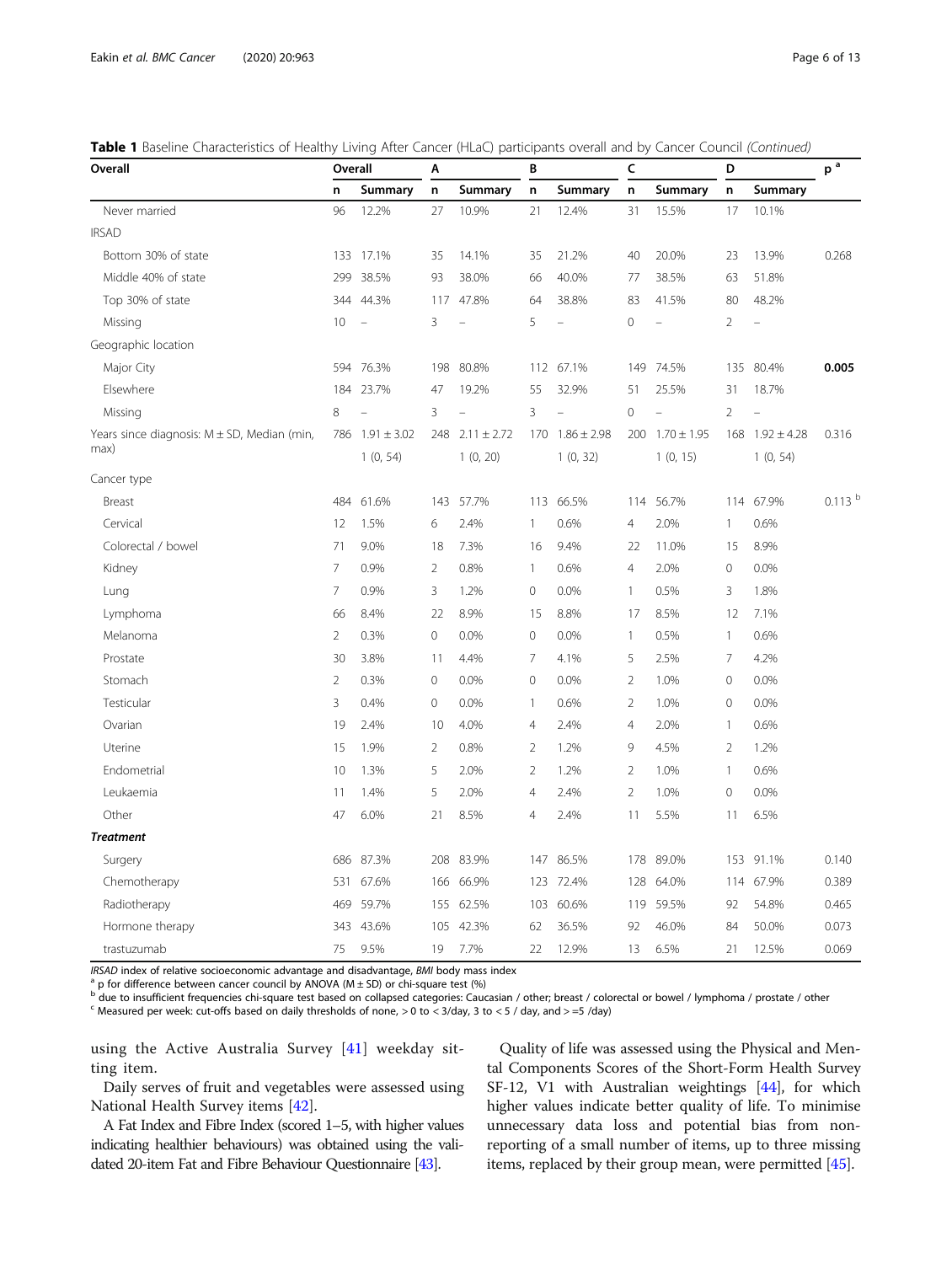Cancer and treatment-related symptoms and side effects were assessed using the Symptom Severity and Symptom Interference scores of the MD Anderson Symptom Inventory [\[46](#page-12-0)]. Ten core symptoms were assessed: fatigue, sleep disturbance, distress, shortness of breath, poor memory, poor appetite, drowsiness, sadness and numbness; an average was then taken. Higher scores (0–10) indicate greater severity or interference.

Fear of cancer recurrence was assessed using the 4-item Concerns about Recurrence Questionnaire [\[47\]](#page-12-0). Scores were calculated by summing four items, after first converting the 0–100% likelihood of recurrence item to the same 0–10 scale as the remaining items. Higher scores reflect greater fear, worry or concern. Missing items (nearly always the likelihood of recurrence question) were replaced with the mean of the participant's other items.

Distress level and impact of distress were assessed from a modified 2-item distress thermometer [[48\]](#page-12-0) which asked participants to rate their level of distress over the past week from 0 (least distress) to 10 (most distress) and the impact of that distress on doing day-to-day activities from 0 (no impact) to 10 (highest impact).

Participant satisfaction was assessed with regard to the program overall, the coaching calls, and the program workbook, using a 5-point Likert scale.

#### Sample size

As described in detail elsewhere [\[36\]](#page-12-0), the sample size was chosen a priori to provide at least 90% power (with two-tailed significance of  $p < 0.001$ ) to detect minimum differences of interest in body weight (2 kg), moderatevigorous physical activity (60 min/week), fruit (0.5 serves), vegetables (0.5 serves), and physical and mental quality of life (3 units).

#### Statistical analyses

Analyses were performed in IBM SPSS Statistics for Windows 24.0 (IBM Corporation, Armonk NY USA). Statistical significance was set at two-tailed  $p < 0.001$ . Process outcomes were reported using descriptive statistics as means and standard deviations or number and percentages as appropriate. Changes over time in patient-reported outcomes were analysed using mixed models, including all available data from all participants ( $n = 753$  to 786 at baseline and  $n = 461$  to 500 at post intervention). Models included effects of time (baseline / post intervention), strata (Cancer Council: A / B / C / D), and time x Cancer Council interaction. Changes are reported overall (pooled) and within each strata, based on comparisons of marginal means. To assess the sensitivity of conclusions to missing data, results are also reported adjusted for predictors of missing data, and using multiple imputation  $(m = 50$  imputations). Dropout accounted for the vast majority of missing data. For

most outcomes, predictors of missing data were treated as variables associated with dropout at  $p < 0.2$  with predictors of missing data assessed separately for waist circumference, fibre index scores, and fear of cancer recurrence, which had approximately 5–10% item missing data. Imputation was by the fully conditional specification method, with predictive mean matching. Imputation models contained the variables in the analytic models, predictors of missing data, plus auxiliary variables that may help predict the missing outcomes (variables associated with the outcome at  $p < 0.2$ ) (see Additional file [2\)](#page-10-0). A per protocol analysis was also performed, evaluating changes in patient-reported outcomes among program completers (i.e., those who received ≥4 intervention calls and underwent the postprogram evaluation).

#### Results

#### Primary outcomes

#### Adoption

Five state-based Cancer Councils were approached to take part in the study; four agreed and one declined due to resource limitations.

#### Reach

Participant flow through the study is detailed in Fig. [1.](#page-3-0) In total, 1183 cancer survivors were referred into HLaC (260 to 372 in each Cancer Council) with 886 (90.4% of those screened) found eligible to participate. The predominant referral pathway into the program was directly through the Cancer Councils (callers to their telephone information and support line, website visitors and/or users of other Cancer Council support services; Additional file [3](#page-10-0)). Ultimately, 786 eligible cancer survivors participated, an uptake of 88.7% overall (84.6 to 96.6% in each Cancer Council). Uptake did not differ significantly between referral sources or participant characteristics: age; sex; cancer type; and, time since diagnosis (Additional file [3\)](#page-10-0).

Participant characteristics are shown in Table [1,](#page-4-0) overall and by each state Cancer Council. Overall, participants in the HLaC program  $(n = 786)$  were mostly women (88.0%), mostly Caucasian (89.7%), had an average (mean  $\pm$  SD) age of 57.5  $\pm$  11.4 years, BMI of 28.8  $\pm$ 6.5 kg/m<sup>2</sup>, were on average  $1.9 \pm 3.0$  years since diagnosis, and many (44.3%) lived in areas with postcodes ranked in the highest 30% for their state regarding socioeconomic position. There were some apparent differences ( $\geq 10\%$  or  $p < 0.05$ ) between the four Cancer Councils in the sample of participants recruited. Some variation was seen in ethnicity (4.7 to 14.5% minority), degree of comorbidity (17.0 to 25.6% had ≥4 comorbidities), education (32.9 to 50.8% had a university education), employment (8.3 to 20.0% unable to work), geography (67.1 to 80.8% living in major cities),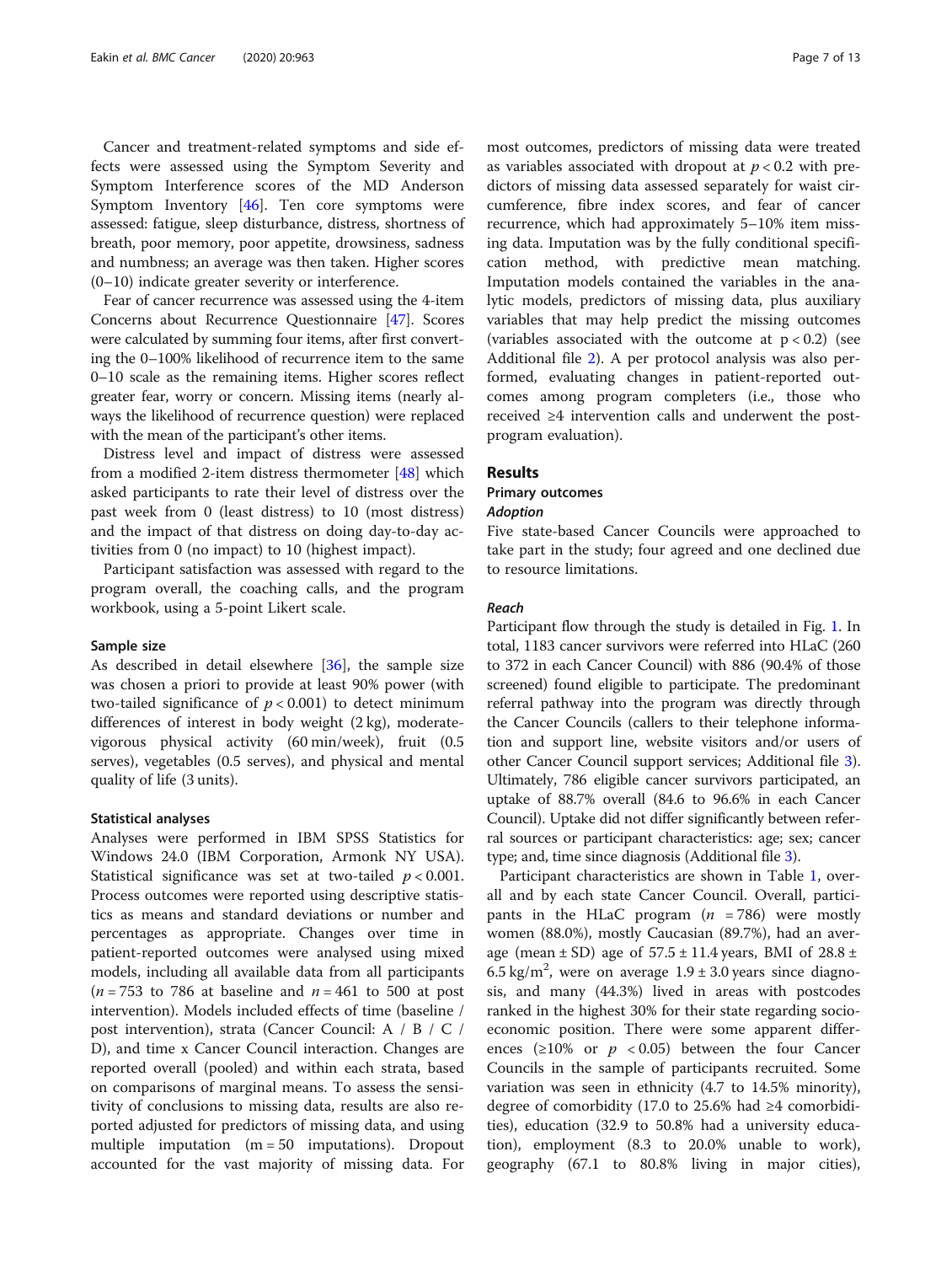socioeconomic position (38.0 to 51.8% were in the middle 40% of postcodes for their state), cancer type (56.7 to 67.9% had breast cancer), receipt of hormone therapy (36.5 to 50.0%), mean age at baseline (55.3 to 59.5 years), and mean BMI (27.7 to  $30.1 \text{ kg/m}^2$ ). None of these differences were significant at  $p < 0.001$ . At baseline, many participants already had  $BMI < 25 \text{ kg/m}^2$  (67.4%), many met recommendations of at least two daily fruit serves (55.1%) and 150 min/week moderate-vigorous physical activity (49.9%), while only a small minority had a lowrisk waist circumference (14.5%; < 80 cm in women, < 94 cm in men) and few consumed at least 5 daily vegetable serves (16.5%) (Additional file [4](#page-10-0)).

#### Implementation

Study retention was 63.4%, with 498 participants completing the post-program evaluation and 288 dropping out. Program completion was 60.6% overall, with 476 participants completing ≥4 intervention calls and postprogram evaluation and varied across the Cancer Councils (66.5% [A], 67.1% [B], 35.0% [C], and 75.6% [D],  $p <$ 0.001). The remaining 310 participants (39.4%) were classified as withdrawn, predominantly because they were uncontactable (30.3%), not interested (24.2%), too busy (22.9%), or for personal health reasons usually involving their cancer (18.7%), with a small number withdrawing for other reasons including family illness (3.9%). Differences between those who completed the program or withdrew were non-significant ( $p \ge 0.001$ ) and also mostly small (Additional file [5\)](#page-10-0), with some minor tendencies for program completers (relative to their counterparts) to be older, from an English speaking background, have breast as opposed to other forms of cancer, have higher baseline fruit and vegetable intakes, and better mental quality of life. Program completers received a median of 11 calls (from 4 to 17) compared with 3 (0 to 13) calls among withdrawals. Mean (±SD) intervention call duration was  $30.6 \pm 10.6$  min across the 4687 delivered calls whose duration was recorded. No serious adverse events related to the intervention were reported.

#### Costs

Program delivery costs were estimated at AU\$504, 980 (US\$349,709) for the 1183 referred cancer survivors, equating to a mean cost of AU\$427 (US\$296) per referred cancer survivor (Additional file [1](#page-10-0)). The mean cost was AU\$85 (US\$59) per ineligible cancer survivor or whose eligibility we could not determine  $(n = 297)$ , AU\$388 (US\$269) per partial program completer / did not commence the program  $(n = 410)$ , and AU\$673 (US\$466) per program completer  $(n = 476)$ .

#### Maintenance

At the time of writing, each of the four HLaC participating Cancer Councils were considering HLaC results and delivery costs to inform decisions about whether or how they might continue to offer the program. During the study, the majority of program delivery was funded by the study grant. However, following the study, delivery costs would be fully borne by each Cancer Council. One Cancer Council was in the process of adapting the program for web-based delivery and two were going to continue to offer it at a reduced scale and as a means of promoting maintenance among cancer survivors completing their existing exercise classes.

#### Secondary outcomes Effectiveness

All of the patient-reported outcomes improved significantly over time (Table [2](#page-8-0)) and did not significantly differ between the Cancer Councils. Overall, average changes were − 2.24 kg body weight (95% CI: − 2.61, − 1.88), equivalent to  $-0.80 \text{ kg/m}^2$  BMI (95% CI:  $-0.93$ ,  $-0.67$ ). These corresponded with substantial improvements in self-reported MVPA (148 min/week, 95% CI: 125, 171), reduced sitting time (− 1.19 h/day, 95% CI: − 1.42, − 0.96), and small (0.2 to  $<$  0.5 SD) to moderate (0.5 to  $<$ 0.8 SD) improvements in dietary outcomes: an increase of 0.99 vegetable serves/day (95% CI: 0.83, 1.16); 0.28 fruit serves/day (95% CI: 0.29, 0.36); 0.32 units on the dietary fat index (95% CI: 0.29, 0.36); and, 0.24 units on the dietary fibre index (95% CI: 0.19, 0.28). There were also sizeable improvements (> 0.5 SD) in physical quality of life (6.10 units, 95% CI: 5.21, 7.00), symptom severity (− 1.00 units, 95% CI: − 1.12, − 0.87) and symptom interference (− 1.36 units, 95% CI: − 1.53, − 1.18). There were also small improvements  $(0.2 \text{ to } < 0.5 \text{ SD})$  in psychosocial outcomes: mental quality of life (2.66 units, 95% CI: 1.80, 3.51); fear of cancer recurrence (− 3.36 units, 95% CI:-4.07, − 2.65); distress level (− 0.71, 95% CI: − 0.94, − 0.48); and, distress impact (− 0.68 units, 95% CI: − 0.90, − 0.47). The degree to which these changes in mean outcomes corresponded with increases in the proportion of participants adhering to national recommendations can be seen in Additional file [4](#page-10-0).

Stratified results are shown in Additional file [6](#page-10-0). As with the pooled effects, the direction of the changes consistently favoured improvement, though not always statistically significant or necessarily of the same magnitude. Importantly, none of the Cancer Councils achieved stronger or weaker results across all or most outcomes.

Additional file [7](#page-10-0) shows the pooled effects as estimated from all participants (multiple imputation analysis), in evaluable cases with adjustment for predictors of dropout, and in those who adhered to the program protocol (i.e., program completers). Conclusions were mostly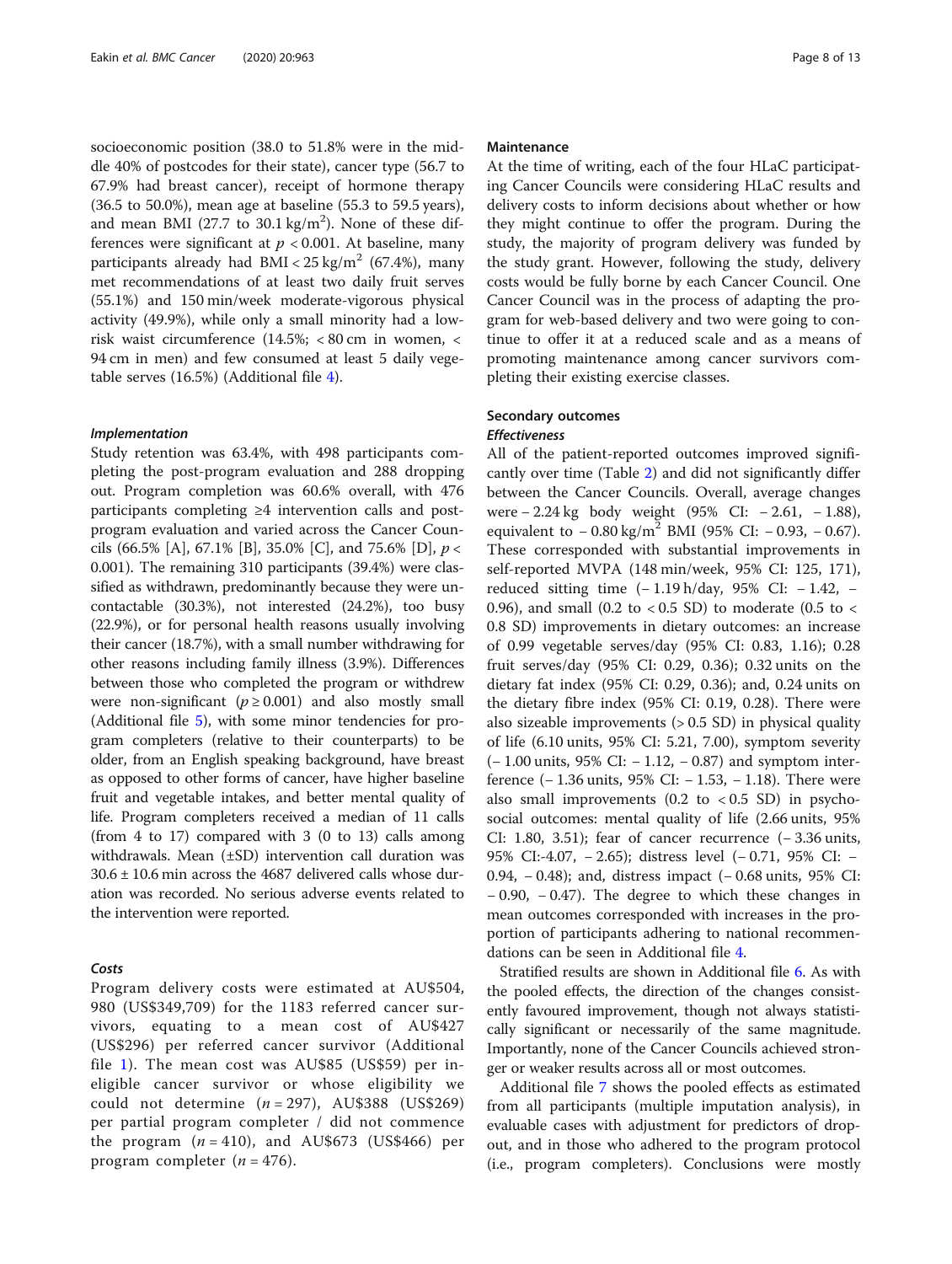| Outcome                            | $M \pm SD$ at     | n                       |     | Pooled mean                   | p       | p for                                        |  |
|------------------------------------|-------------------|-------------------------|-----|-------------------------------|---------|----------------------------------------------|--|
|                                    | baseline          | <b>Baseline</b><br>Post |     | change (95%CI) <sup>a</sup>   |         | interaction<br>(time x<br>cancer<br>council) |  |
| Weight, kg                         | $78.9 \pm 18.8$   | 786                     | 494 | $-2.24$ $(-2.61, -1.88)$      | < 0.001 | 0.057                                        |  |
| Body Mass Index, kg/m <sup>2</sup> | $28.8 \pm 6.5$    | 786                     | 494 | $-0.80$ ( $-0.93$ , $-0.67$ ) | < 0.001 | 0.081                                        |  |
| Waist circumference, cm            | $97.6 \pm 15.3$   | 781                     | 477 | $-4.42$ ( $-5.08$ , $-3.77$ ) | < 0.001 | 0.063                                        |  |
| MVPA, min/week                     | $207.4 \pm 210.2$ | 786                     | 498 | 147.64 (124.25, 171.03)       | < 0.001 | 0.334                                        |  |
| Sitting on weekdays, h/day         | $6.5 \pm 3$       | 782                     | 498 | $-1.19$ ( $-1.42$ , $-0.96$ ) | < 0.001 | 0.755                                        |  |
| Vegetables, serves/day             | $3.0 \pm 1.8$     | 786                     | 498 | 0.99(0.83, 1.16)              | < 0.001 | 0.111                                        |  |
| Fruit, serves/day                  | $1.8 \pm 1.1$     | 785                     | 498 | 0.28(0.19, 0.36)              | < 0.001 | 0.074                                        |  |
| Fat Index, 1-5                     | $3.1 \pm 0.5$     | 771                     | 489 | $0.32$ $(0.29, 0.36)$         | < 0.001 | 0.255                                        |  |
| Fibre Index, 1-5                   | $2.8 \pm 0.5$     | 753                     | 461 | 0.24(0.19, 0.28)              | < 0.001 | 0.290                                        |  |
| Physical Quality of life, 0-100    | $39.7 \pm 10.2$   | 786                     | 500 | 6.10(5.21, 7.00)              | < 0.001 | 0.277                                        |  |
| Mental Quality of life, 0-100      | $47.2 \pm 10.7$   | 786                     | 500 | 2.66 (1.80, 3.51)             | < 0.001 | 0.184                                        |  |
| Symptom Severity, 0-10             | $4.1 \pm 1.8$     | 786                     | 499 | $-1.00$ ( $-1.12$ , $-0.87$ ) | < 0.001 | 0.655                                        |  |
| Symptom Interference, 0-10         | $3.9 \pm 2.4$     | 785                     | 499 | $-1.36$ ( $-1.53$ , $-1.18$ ) | < 0.001 | 0.687                                        |  |
| Fear of cancer recurrence, 0-40    | $16.5 \pm 10.4$   | 786                     | 499 | $-3.36$ ( $-4.07$ , $-2.65$ ) | < 0.001 | 0.503                                        |  |
| Distress Level, 0-10               | $2.9 \pm 2.7$     | 784                     | 497 | $-0.71$ ( $-0.94$ , $-0.48$ ) | < 0.001 | 0.891                                        |  |
| Distress Impact, 0-10              | $2.2 \pm 2.8$     | 784                     | 497 | $-0.68$ ( $-0.90$ , $-0.47$ ) | < 0.001 | 0.402                                        |  |

<span id="page-8-0"></span>

|  |  | <b>Table 2</b> Baseline to post-program changes in patient reported outcomes in all Healthy Living after Cancer participants |  |
|--|--|------------------------------------------------------------------------------------------------------------------------------|--|
|--|--|------------------------------------------------------------------------------------------------------------------------------|--|

MVPA moderate-vigorous physical activity, CI confidence interval<br><sup>a</sup> Pooled mean change estimated by comparison of marginal means for the effect of time (baseline / post program), estimated balanced across strata (cancer council: A, B, C, D) from model that includes effects of time, cancer council, and their two-way interaction

robust to missing data handling, with all of the outcomes improving significantly and to a similar extent: most were identical to within ±10% in multiply imputed and dropout-adjusted models relative to what was seen in the main analyses. Improvements in fruit intake were ≈14% smaller (0.04 serves) in both sensitivity analyses; improvements in distress were ≈13% lower with adjustment for predictors of dropout (0.09 units), and improvement in mental quality of life were ≈12% lower with adjustment for predictors of dropout (0.30 units). The per protocol analysis showed similar results in those who adhered to the protocol (i.e., were program completers) to those seen in all evaluated participants. All outcomes improved significantly, to a similar degree as in the main evaluation (most were identical to within  $\pm 10$ %, with the largest difference in results being for distress impact  $(\approx 19\%$  smaller improvement in program completers than overall). Perprotocol results within each Cancer Council are shown in Additional file [8.](#page-10-0) As with the main evaluation, these showed all outcomes tended towards improvement in every Cancer Council (not always statistically significant), and with some potentially sizable (but not statistically significant) differences between the Cancer Councils.

#### Participant satisfaction

Figure [2](#page-9-0) shows participant satisfaction with the program, coaching calls and resources. Overall, satisfaction was very high with 77.7, 81.5 and 62.9% reporting the highest satisfaction rating "very satisfied" for these aspects of the HLaC Program, respectively.

#### **Discussion**

The Healthy Living after Cancer program was taken up by four of five state-based Australian Cancer Councils, delivered to 786 (≈89%) eligible referred cancer survivors, most of whom (80%) received the minimum desired health coaching and many of whom (60%) completed the program. While some of the primary outcomes (especially completion rates) varied between the Cancer Councils, effectiveness of the program was demonstrated by all participating Cancer Councils. The program was significantly effective for all of the participantreported outcomes. Improvements in body anthropometry (e.g., ≈2 kg weight loss) occurred alongside sizeable increases in physical activity and modest improvements in dietary indicators, with corresponding sizeable improvements in physical quality of life and symptoms, and smaller improvements in mental quality of life and other psychosocial outcomes.

Direct comparators for HLaC primary outcomes of reach and implementation are few, as there are no published reports of health behaviour interventions for cancer survivors delivered via distance modalities and at scale by health professional staff in a health service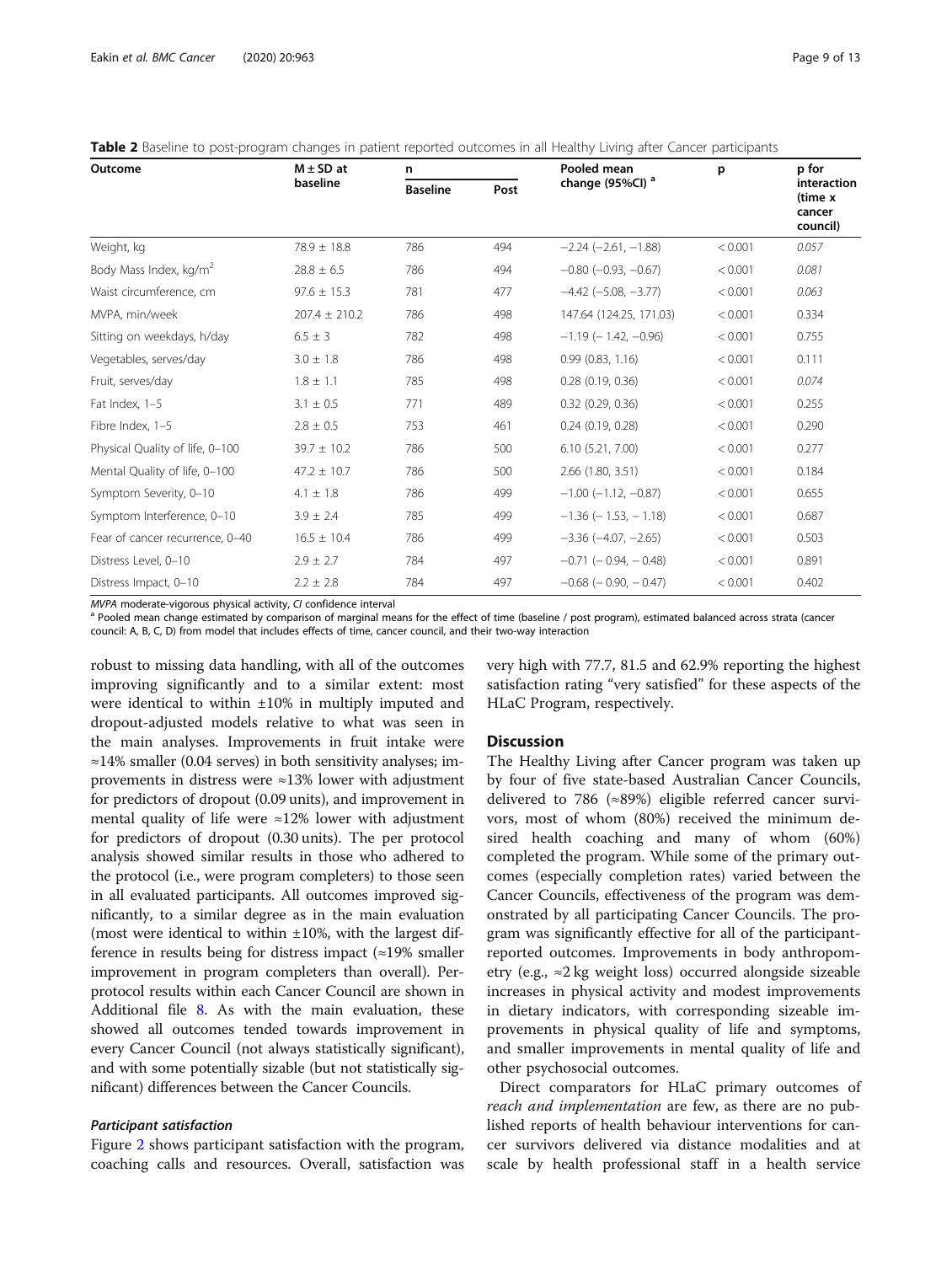<span id="page-9-0"></span>

setting. Indeed, retention rates in implementation or real-world contexts are typically lower than that observed in controlled trials. The most comparable program is the Australian Get Healthy Information and Coaching Service [[49](#page-12-0), [50](#page-12-0)]. Like HLaC, the Get Healthy Service is a six-month telephone health coaching program targeting physical activity, healthy eating and healthy weight. However, it is delivered by a state health department and targets the general adult population, primarily through media-based promotion.

The Get Healthy Service reported a program completion rate of approximately 25%, substantially lower than that achieved in HLaC (60%). This is likely due to the significant challenge of attracting and retaining program participants made aware of the program primarily through advertising, rather than targeted accrual through personal invitation. HLaC participants were mostly those who had contacted the Cancer Council in their state for information about cancer and its effects and as such may have had a higher level of motivation for program completion. Higher completion rates (44%) were also seen in a six-month telephone health coaching program delivered by an Australian Division of General Practice to adults with (non-cancer) chronic conditions and based on general practitioner referral [\[51\]](#page-12-0), suggesting the importance of more targeted forms of referral. It may also be the case that those with a diagnosis of cancer are more motivated to complete health behaviour intervention programs than the general adult population or adults with other (non-cancer) chronic conditions. This has been reported particularly among women with

breast cancer, with study retention rates typically 80– 90% [[25](#page-11-0), [52](#page-12-0)], noting that the majority of HLaC participants were women with breast cancer.

In terms of secondary *effectiveness* outcomes, mean weight loss observed in HLaC is less than what was observed in our precursor randomised controlled effectiveness trials in women with breast cancer [[53\]](#page-12-0) and other similar telephone-delivered breast cancer weight loss trials [[54\]](#page-12-0). However, this is consistent with the attenuation of intervention effect sizes when intervention evaluation occurs in efficacy, effectiveness and dissemination contexts  $[55]$  $[55]$ . Evidence suggests that weight losses of  $7-10\%$ of body weight are likely needed to reduce risk of co-morbidities and mortality [[56\]](#page-12-0), although benefit may be seen with weight loss as little as 3% [[57\]](#page-12-0). Thus the magnitude of weight loss observed in HLaC is likely to impart some health benefit, particularly on a population level, given the scalable nature of the intervention, and the detrimental effects of this weight gain on both cancer and general health outcomes [\[58](#page-12-0)].

HLaC mean costs are considered to be relatively low when taking into account the improvements observed in weight management, physical activity and diet. They are in line with the limited reporting of intervention delivery costs in cancer survivor populations [[28,](#page-12-0) [59\]](#page-12-0) and similar to costs reported in the Get Healthy Service evaluation described below [[49](#page-12-0)].

In comparison to HLaC effectiveness outcomes, weight, waist circumference and dietary outcomes (the only ones directly comparable with Get Healthy Service reporting and based on participant self-report), Get Healthy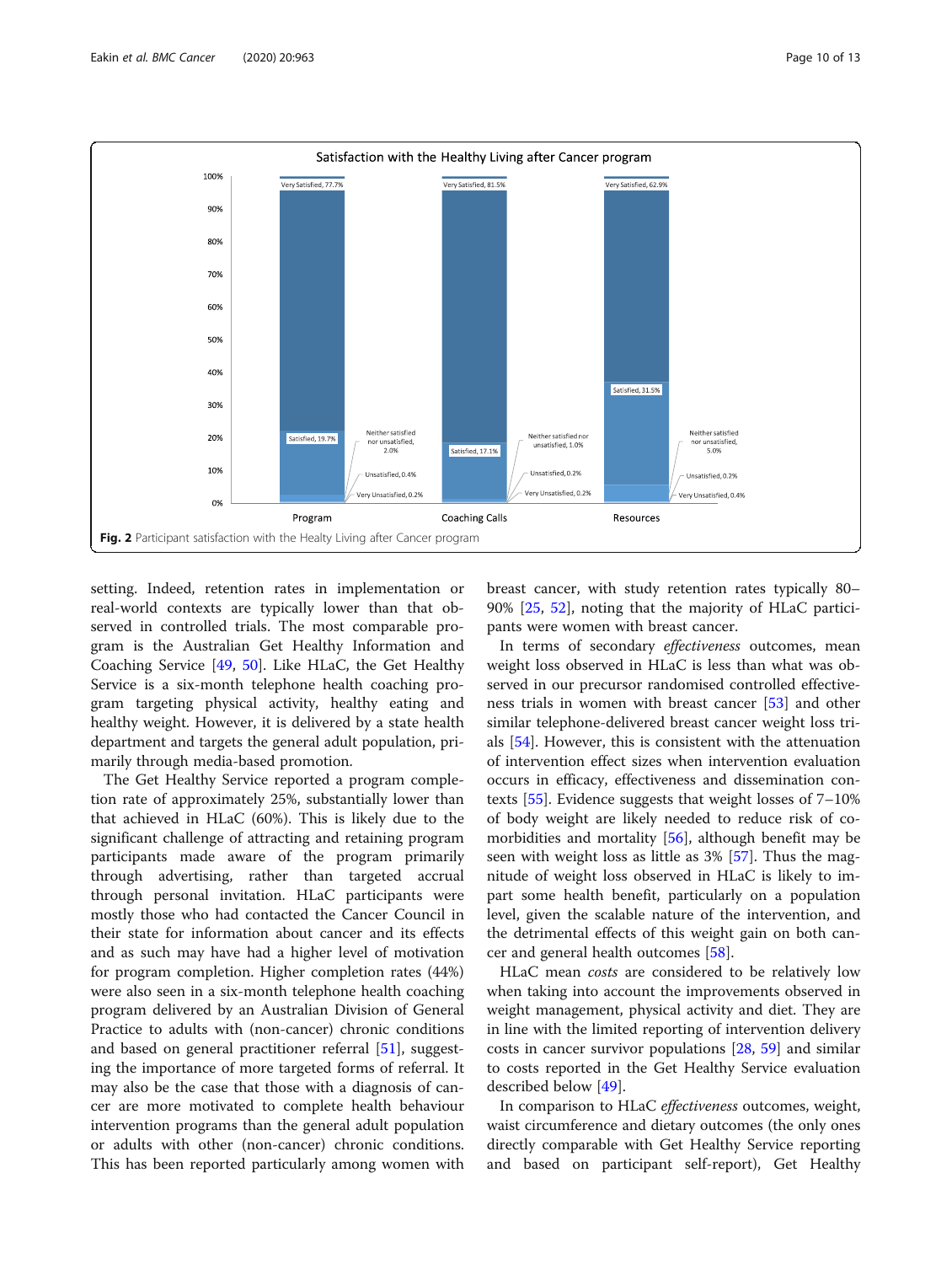<span id="page-10-0"></span>Service outcomes are marginally superior for weight and waist circumference  $(-3.8 \text{ kg and } -5.1 \text{ cm}$ , respectively), but similar for vegetable and fruit serves  $(+ 1.2 \text{ and } +0.4 \text{)}$ serves, respectively; GHS evaluation report) [\[50](#page-12-0)]. Greater decreases in weight and waist circumference may be due to the higher levels of the Get Healthy Service sample at baseline and perhaps also owing to the selected sample of program completers.

Lawler and colleagues, in a pre-post pilot study, offered the Get Healthy Service to 53 women with stage I-III breast cancer following treatment and on referral by cancer nurses in an Australian breast cancer clinic [\[60](#page-12-0)]. Here, among program completers, results for program completion and self-reported weight were similar to HLaC (62% and − 2.4 kg, respectively), increases in minutes per week of MVPA were less (+ 55 min) and no increase in serves of vegetables or fruit were observed. The increase in weekly MVPA observed in HLaC (+ 148 min) is particularly notable, as it is consistent with a magnitude of benefit shown in epidemiologic studies to confer a significant reduction in cancer mortality [[61\]](#page-12-0).

The primary strength of the study was the partnership context in which it was conducted. This included working closely with the Cancer Councils to integrate the intervention into their Cancer Information and Support Service to achieve delivery at scale. It also afforded opportunity to build capacity amongst Cancer Council staff in lifestyle intervention implementation and program evaluation. Making the program widely available across the diverse population of cancer survivors was also a strength. The generalisability of results is limited by the largely female, Caucasian and breast cancer survivor sample, which does not represent the broader population of Australian cancer survivors [\[2](#page-11-0)]. There are also inherent limitations in the use of a single group, pre-post study design, along with the use of self-report outcome measures. The collection of data by Cancer Council staff, some of whom had a role in program delivery, could have been a source of bias, but this risk is mitigated by the robustness of findings across strata. The evaluation of effectiveness was adequately powered overall but lacked precision around estimated effectiveness within each Cancer Council, as well as the comparison between the Cancer Councils.

#### Conclusions

This is the first study that reports on the effectiveness and feasibility of a scaled up and national implementation of an evidence-based, telephone-delivered, lifestyle program for cancer survivors implemented in conjunction with a peak cancer control partner. It was designed in response to calls for the conduct of practice-based dissemination research that accelerates the transfer of evidence into cancer survivorship care [[62](#page-12-0)–[64](#page-12-0)]. Based

on our RE-AIM findings, the intervention is considered feasible to deliver at scale, with improvements in anthropometric, behavioural and psychosocial participantreported outcomes of a magnitude likely to reduce cancer morbidity and mortality in the growing number of cancer survivors. While the costs to deliver the program were relatively low, particularly in light of participant benefits, all Cancer Councils indicated that the resource implications of sustained program delivery remained a barrier. At the time of writing, two Cancer Councils were delivering the program on a smaller scale and one was in the process of adapting it for online delivery. Advocacy efforts targeting funding from state and national government health and cancer agencies, based on the strong evidence of impact demonstrated in this dissemination study, will likely be required to support continued program delivery.

#### Supplementary information

Supplementary information accompanies this paper at [https://doi.org/10.](https://doi.org/10.1186/s12885-020-07454-4) [1186/s12885-020-07454-4](https://doi.org/10.1186/s12885-020-07454-4).

Additional file 1 Program costs. Table 1. Estimated delivery costs of the Healthy Living after Cancer project for 1183 participants across four participating sites over 48 months.

Additional file 2 : Table 2. Variables included in multiple imputation analyses as predictors of missingness or auxiliary variables.

Additional file 3 : Table 3. Comparison of eligible participants versus eligible non-participants.

Additional file 4 : Table 4. Percentage of participants meeting recommendations before and after Healthy Living after Cancer.

Additional file 5 : Table 5. Comparison of those who met Healthy Living after Cancer program completion criteria ( $n = 476$ ) with those who withdrew  $(n = 310)$ .

Additional file 6 : Table 6. Patient-reported outcomes in Healthy Living after Cancer participants by Cancer Council (evaluable case analysis).

Additional file 7 : Table 7. Baseline (pre) to post-program changes in patient reported outcomes in Healthy Living after Cancer participants (sensitivity analyses).

Additional file 8 : Table 8. Patient-reported outcomes in Healthy Living after Cancer program completers by Cancer Council (per-protocol analysis, evaluable cases).

#### Abbreviations

HLaC: Healthy living after cancer; RE-AIM: Reach, effectiveness, adoption, implementation and maintenance framework; BMI: Body mass index; MVPA: Moderate-to-vigorous physical activity

#### Acknowledgements

We would like to acknowledge the significant contribution and strong support provided by Cancer Councils New South Wales, Victoria, South Australia, and Western Australia. Their partnership was instrumental to the successful national delivery of the Healthy Living after Cancer program. We thank all the Cancer Council nurses, health coaches, research assistants and managers for their passion and commitment. We would also like to acknowledge the health professionals, clinical sites and hospitals that recommended this program to their patients. We also acknowledge the fellowship funding that JLV received from the National Breast Cancer Foundation (2014) and National Health and Medical Research Council Investigator Grant (2019).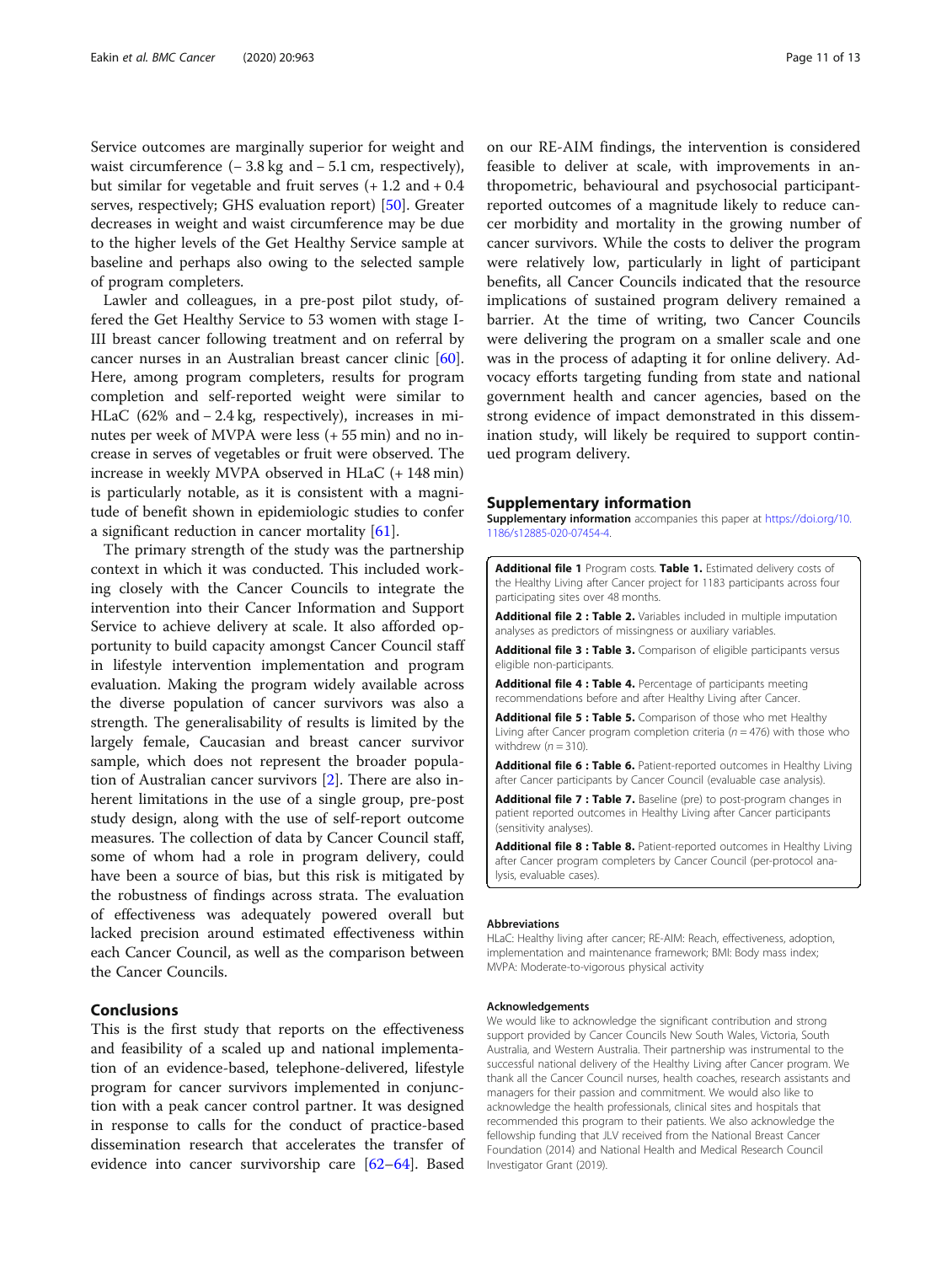#### <span id="page-11-0"></span>Authors' contributions

EGE, SCH, MMR, ADG, JLV, FB, MRH, JEH, GDM, MJ, BK, CMS, KSC WD-W, KC, AGB, and SM are the principal and associate investigators of the project. They were extensively involved in the development of the HLaC concept and design and also provide project governance. EAHW performed the main statistical analyses, with support from NR. NM and LG performed the costs calculations and analyses. All authors were involved in drafting and critically revising the manuscript and also read and approved the final manuscript.

#### Authors' information

Not applicable.

#### Funding

Healthy Living after Cancer is a National Health and Medical Research Council (NHMRC) Partnership Project (APP10743456) and is supported by funding from the NHMRC and Cancer Councils in New South Wales, Victoria, South Australia and Western Australia.

#### Availability of data and materials

The datasets used and/or analysed during the current study are available from the corresponding author on reasonable request.

#### Ethics approval and consent to participate

Verbal (audio-recorded) or written informed consent was provided by all participants after eligibility was established and prior to the pre-program assessment. All materials, protocols and methodology were approved, and ethical clearance was obtained from the human research ethics committees of Cancer Council Victoria, Cancer Council New South Wales, the University of Western Australia and the University of Queensland (2014001106/HREC1407).

#### Consent for publication

Not applicable.

#### Competing interests

The authors declare that they have no competing interests.

#### Author details

<sup>1</sup>The University of Queensland, Brisbane, QLD, Australia. <sup>2</sup>School of Public Health, Faculty of Medicine, The University of Queensland, Herston Road, Herston, QLD 4006, Australia. <sup>3</sup>University of Sydney, Sydney, NSW, Australia.<br><sup>4</sup>Mater Hospital, Sydney, NSW, Australia. <sup>5</sup>Lbiversity of Technology Sydney. Mater Hospital, Sydney, NSW, Australia. <sup>5</sup>University of Technology Sydney, Sydney, NSW, Australia. <sup>6</sup>Swinburne University of Technology, Melbourne, VIC, Australia. <sup>7</sup> Peter MacCallum Cancer Centre, Melbourne, VIC, Australia.<br><sup>8</sup>Llpiversity of Melbourne, Carlton, VIC, Australia. <sup>9</sup>Elinders University, Adel University of Melbourne, Carlton, VIC, Australia. <sup>9</sup>Flinders University, Adelaide, SA, Australia. <sup>10</sup>University of Western Australia, Perth, WA, Australia.<br><sup>11</sup>University of Newcastle, Newcastle, NSW, Australia. <sup>12</sup>Cancer Council New South Wales, Woolloomooloo, Australia. 13Victorian Comprehensive Cancer Centre, Parkville, VIC, Australia. 14Cancer Council Victoria, Melbourne, VIC, Australia. 15Cancer Council South Australia, Adelaide, SA, Australia. 16Cancer Council Western Australia, Perth, WA, Australia. 17University of Alabama at Birmingham, Birmingham, USA. <sup>18</sup>University of Alberta, Edmonton, Canada.<br><sup>19</sup>QIMR Berghofer Medical Research Institute, Brisbane, Queensland, Australia. <sup>20</sup>Griffith University, Menzies Health Institute Queensland, Brisbane, QLD, Australia.

### Received: 25 May 2020 Accepted: 23 September 2020

#### References

- 1. GLOBOCAN 2012 v1.0, Cancer incidence and mortality worldwide: IARC CancerBase no. 11. International Agency for Research on Cancer. 2013. Available from: <http://globocan.iarc.fr>. [cited 31st July 2015.].
- 2. Australian Institute for Health and Welfare. Cancer in Australia 2019. Cancer series no.119. Cat. no. CAN 123. Canberra: AIHW; 2019.
- 3. Baade PD, Fritschi L, Eakin EG. Non-cancer mortality among people diagnosed with cancer. Cancer Causes Control. 2006;17:287–97.
- Carver JR, Shapiro CL, Ng A, Jacobs L, Schwartz C, Virgo KS. American Society of Clinical Oncology clinical evidence review on the ongoing care of adult cancer survivors: cardiac and pulmonary late effects. J Clin Oncol. 2007;25(25):3991–4008.
- 5. Eakin EG, Youlden DR, Baade PD, Lawler SP, Reeves MM, Heyworth JS. Health status of long-term cancer survivors: results from an Australian population-based sample. Cancer Epidemiol Biomark Prev. 2006;15(10): 1969–76.
- 6. Travis LB, Demark-Wahnefried W, Allan JM, Wood ME, Ng AK. Aetiology, genetics and prevention of secondary neoplasms in adult cancer survivors. Nat Rev Clin Oncol. 2013;10(5):289–301.
- 7. World Cancer Research Fund/American Institute for Cancer Research. Diet, nutrition, and physical activity, and the prevention of cancer: a global perspective. Washington, DC: AICR; 2018.
- 8. Clinical Oncology Society of Australia. COSA position statement on exercise in Cancer care. Sydney: COSA; 2018.
- 9. Cancer Council Australia. Position Statement on Nutrition and Physical Activity: Cancer Council Australia; 2013. Available from: [http://www.cancer.org.au/](http://www.cancer.org.au/policy-and-advocacy/position-statements/nutrition-and-physical-activity/) [policy-and-advocacy/position-statements/nutrition-and-physical-activity/](http://www.cancer.org.au/policy-and-advocacy/position-statements/nutrition-and-physical-activity/).
- 10. Cifu G, Arem H. Adherence to lifestyle-related cancer prevention guidelines and breast cancer incidence and mortality. Ann Epidemiol. 2018;28(11):767–73.
- 11. Tollosa DN, Tavener M, Hure A, James EL. Adherence to multiple health behaviours in cancer survivors: a systematic review and meta-analysis. J Cancer Surviv. 2019;13(3):327–43.
- 12. Courneya KS, Katzmarzyk PT, Bacon E. Physical activity and obesity in Canadian cancer survivors: population-based estimates from the 2005 Canadian community health survey. Cancer. 2008;112(11):2475–82.
- 13. Irwin ML, Crumley D, McTiernan A, Bernstein L, Baumgartner R, Gilliland FD. Physical activity levels before and after a diagnosis of breast cancer: the health, eating, activity, and lifestyle (HEAL) study. Cancer. 2003;97(7):1746–57.
- 14. Vagenas D, DiSipio T, Battistutta D, Demark-Wahnefried W, Rye S, Bashford J, et al. Weight and weight change following breast cancer: evidence from a prospective, population-based, breast cancer cohort study. BMC Cancer. 2015;15(28). [https://doi.org/10.1186/s12885-015-1026-2.](https://doi.org/10.1186/s12885-015-1026-2)
- 15. Demark-Wahnefried W, Peterson B, McBride C, Lipkus I, Clipp E. Current health behaviors and readiness to pursue life-style changes among men and women diagnosed with early stage prostate and breast carcinomas. Cancer. 2000;88(3):674–84.
- 16. Frazelle ML, Friend PJ. Optimizing the teachable moment for health promotion for Cancer survivors and their families. J Adv Pract Oncol. 2016; 7(4):422–33.
- 17. Clinical Oncology Society of Australia Model of Survivorship Care Working Group. Model of Survivorship Care: Critical Components of Cancer Survivorship Care in Australia Position Statement. Clin Oncol Soc Australia; 2016.
- 18. James EL, Eakin E, Girgis A, Reeves M, Paras L, Boyes A. What are cancer survivors' priorities and preferences for lifestyle programs? Paper presented at the Clinical Oncological Society of Australia and the International Association of Cancer Registries Joint Scientific Meeting, held in conjunction with the Australian and New Zealand gastro-Oesophageal surgery association; 18-20 November 2008; Sydney, Australia. Asia-Pac J Clin Oncol. 2008;4.
- 19. Christian A, Hudson SV, Miller SM, Bator A, Ohman-Strickland PA, Somer RA. Perceptions of primary care among breast cancer survivors: the effects of weight status. Health Serv Res Manag Epidemiol. 2015;2. [https://doi.org/10.](https://doi.org/10.1177/2333392815587487) [1177/2333392815587487](https://doi.org/10.1177/2333392815587487).
- 20. Vijayvergia N, Denlinger CS. Lifestyle factors in Cancer survivorship: where we are and where we are headed. J Pers Med. 2015;5(3):243–63.
- 21. Demark-Wahnefried W, Rogers LQ, Alfano CM, Thomson CA, Courneya KS, Meyerhardt JA, et al. Practical clinical interventions for diet, physical activity, and weight control in cancer survivors. CA Cancer J Clin. 2015;65(3):167–89.
- 22. Ligibel J, Meyerhardt JA. The roles of diet, physical activity, and body weight in cancer survivors. Granz. PA, editor; 2020.
- 23. Hayes SC, Newton RU, Spence RR, Galvão DA. The exercise and sports science Australia position statement: exercise medicine in cancer management. J Sci Med Sport. 2019;22(11):1175–99.
- Burden S, Jones DJ, Sremanakova J, Sowerbutts AM, Lal S, Pilling M, Todd C. Dietary interventions for adult cancer survivors. Cochrane Database Syst Rev. 2019(11):CD011287. [https://doi.org/10.1002/14651858.CD011287.pub2.](https://doi.org/10.1002/14651858.CD011287.pub2)
- 25. Chlebowski RT, Reeves MM. Weight loss randomized intervention trials in female Cancer survivors. J Clin Oncol. 2016;34(35):4238–51.
- 26. Grimmett C, Corbett T, Brunet J, Shepherd J, Pinto BM, May CR, et al. Systematic review and meta-analysis of maintenance of physical activity behaviour change in cancer survivors. Int J Behav Nutr Phys Act. 2019;16(1):37.
- 27. Demark-Wahnefried W, Morey MC, Sloane R, Snyder DC, Miller PE, Hartman TJ. Reach out to enhance wellness home-based diet-exercise intervention promotes reproducible and sustainable long-term improvements in health